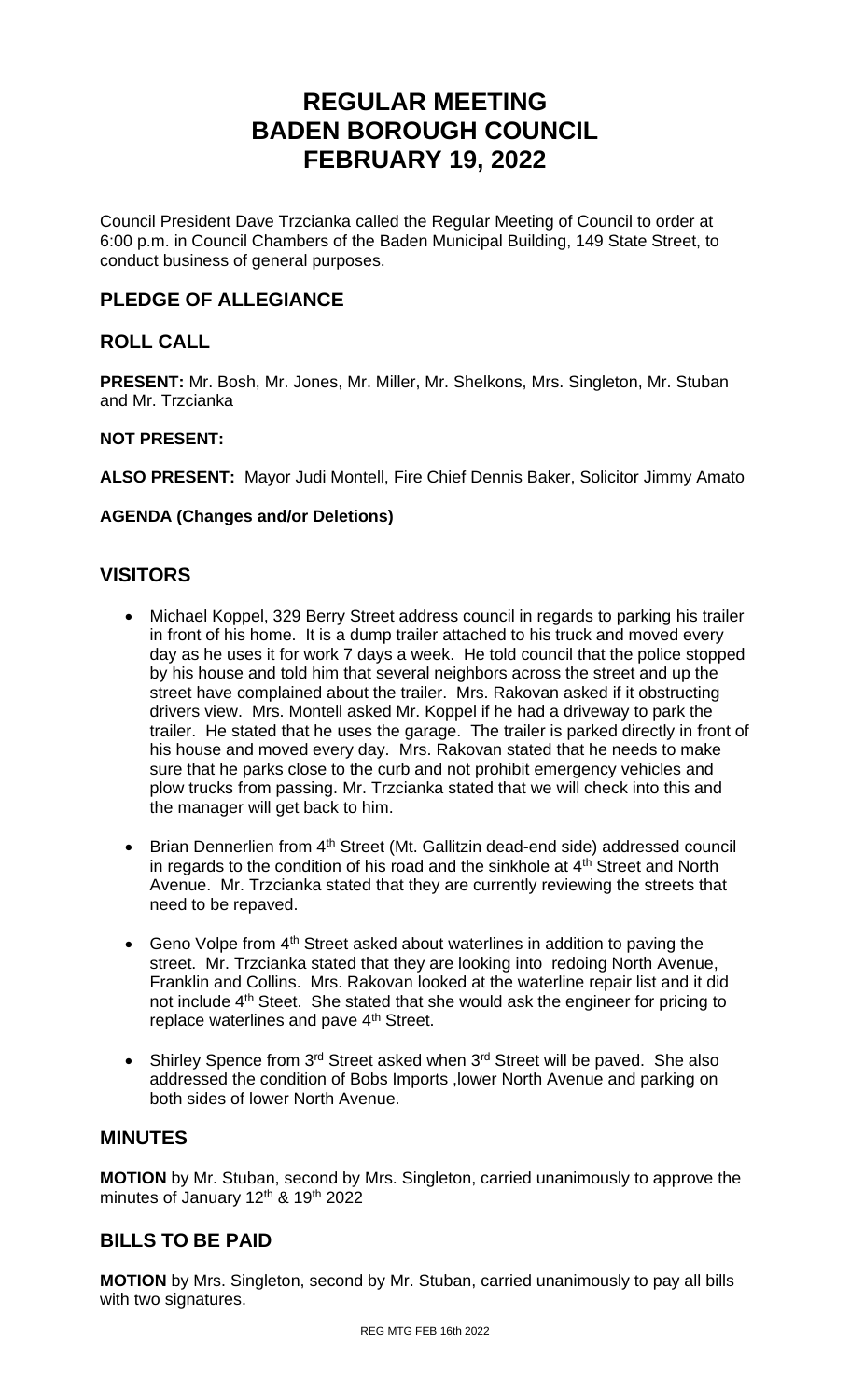# **BIDS – None**

**RESOLUTIONS – None**

# **ORDINANCE – None**

# **CORRESPONDENCE – None**

# **COMMITTEE REPORTS**

# *Finance (John Shelkons)*

- General Fund Account Balance \$213,913 Expenses \$156,743
- Water Fund Account Balance \$343,675 Expenses \$123,581

# **2021 Funding for Public**

Mr. Shelkons gave an update on pursuing a grant for the river front property. He met with a gentleman on Friday to see what we can and can't do with the property. The grants are done each year and it is possible to apply for a grant to do a study. He is not sure if this is necessary as he wants to make a phone call to the fish and boat commission. He would like to make a motion to earmark money for this grant. The most money that we may have to put in is \$30,000 max. Any money from any other source could be used to knock down this amount. He asked for \$20,000 in a contingency fund for the grant match.

**MOTION** by Mr. Shelkons, second by Mr. Stuban, carried unanimously to put \$20,000 into a contingency fund to be used for river front grant match.

#### **Tax Exoneration**

**MOTION** by Mr. Stuban, second by Mrs. Singleton, carried unanimously to exonerate the borough taxes (approximately \$575, parcel 13-003-0608) for property on the county repository.

# *Public Works, Sanitation & Municipal Authority (John Jones)*

#### **CDBG Grant**

**MOTION** by Mr. Jones, second by Mrs. Singleton, carried unanimously to have the engineer apply for water tank funding through the CDBG.

# **ARPA Funding**

**MOTION** by Mr. Jones, second by Mrs. Singleton, carried unanimously to have the engineer start the specs to advertise for the water inlets (storm sewers).

# *Technology, Social Media, Library & Community Relations (Joe Bosh)*

#### **Computers**

**MOTION** by Mr. Bosh, second by Mrs. Singleton, carried unanimously to purchase three computers (office, public works and manager) not to exceed \$4,250.

#### **Website**

Mr. Bosh gave an update on the website design. He is working with CourseVector who currently contracts with the PSAB to host our website. We pay \$389 per year host the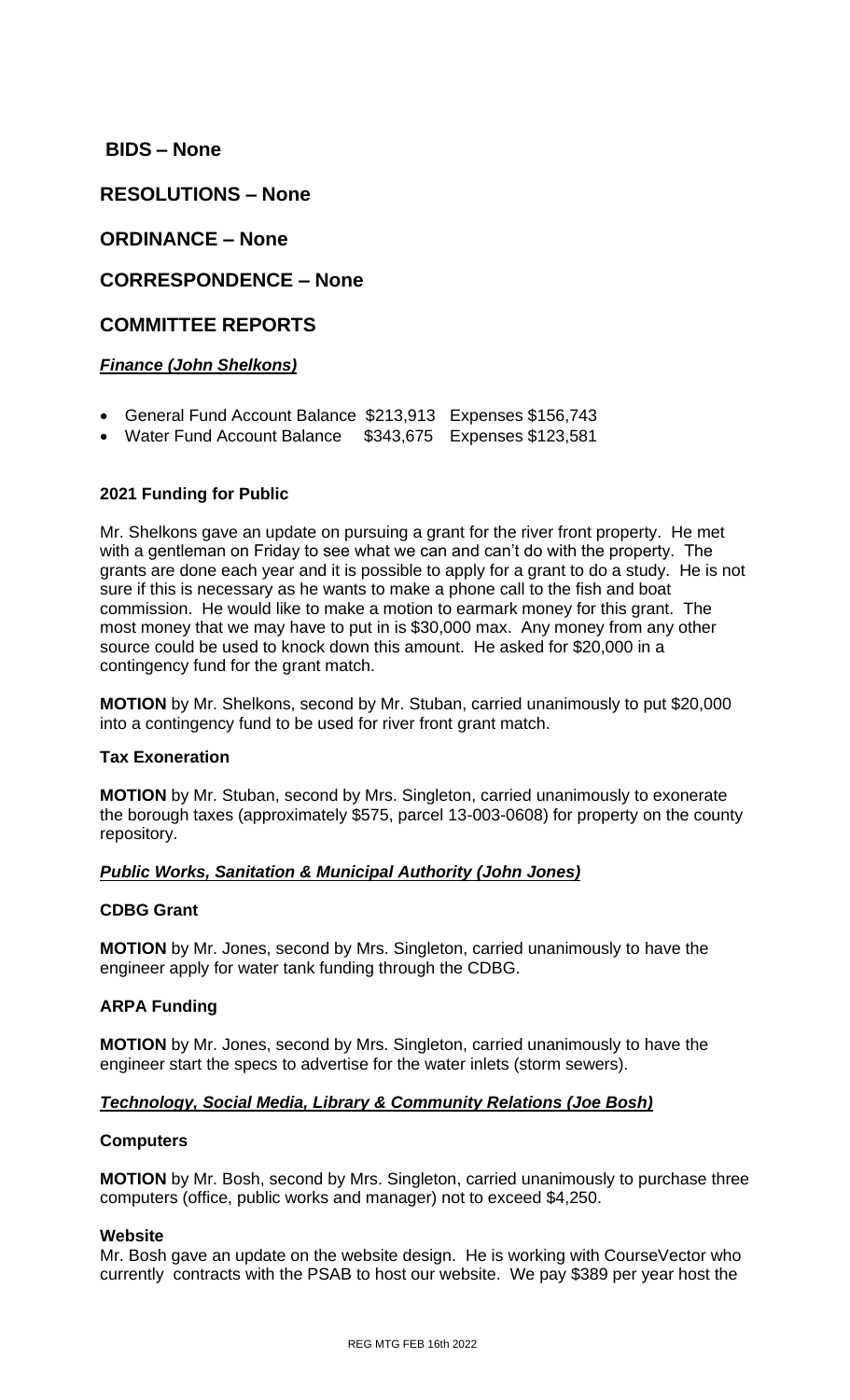site with 7 hours of support. Additional hours would cost would be \$250 for an extra 5 hours. Although Mr. Bosh is able to build a website he felt that he would work with CourseVector as they know the current laws that municipalities must follow.

#### **Social Media Groups**

Mr. Bosh stated that he researched the various social media groups on Facebook and Baden Community Network does not state anywhere in their description that it is an official entity. It is strictly a discussion platform.

Mr. Bosh did find the old Recreation Board Facebook Group. The last post was May of 2020. He has contacted Paige to get access and handover control.

### *Administration & Legislation (Doug Miller)*

#### **International Fire Code**

**Motion by** Mr. Miller, second by Mrs. Singleton, carried unanimously to authorize the solicitor to revise and amend borough ordinance to reflect the Borough using the International Fire Code.

### *General Government, Building Property/Grounds, Parks & Rec (Dawn Singleton)*

#### **Harmony Road Property**

**Motion by** Mrs. Singleton, second by Mr. Stuban, carried unanimously to purchase the Harmony Road property from the repository.

#### **Internet**

**Motion by** Mrs. Singleton, second by Mr. Bosh, carried unanimously to switch to Go Net Speed for the Borough Building at a cost of \$399 per month (This is a \$27.66 per month increase)

#### **Phone System**

**Motion by** Mrs. Singleton, second by Mr. Bosh, carried unanimously to switch phone service to Net2Phone at a cost of \$271.34 per month (This is a savings of \$8 per month)

#### **Public Safety (Michael Stuban)**

#### **Part Time Police Officer**

Mr. Stuban tabled the hiring of a part time police officer at this time.

#### **Police Radio**

**Motion by** Mr. Stuban, second by Mr. Miller, carried unanimously to purchase a radio for the new police vehicle at a cost of \$3,246.80

#### **CEO**

Mr. Stuban suggested having the manager set up interviews with the currently interested individuals. The interviews will be done by Mr. Bosh, Mr. Miller and Mr. Stuban.

Mr. Stuban announced that Beaver County is accepting ARP Grants for non-profits and small business. The county should have information on their website by the end of the week.